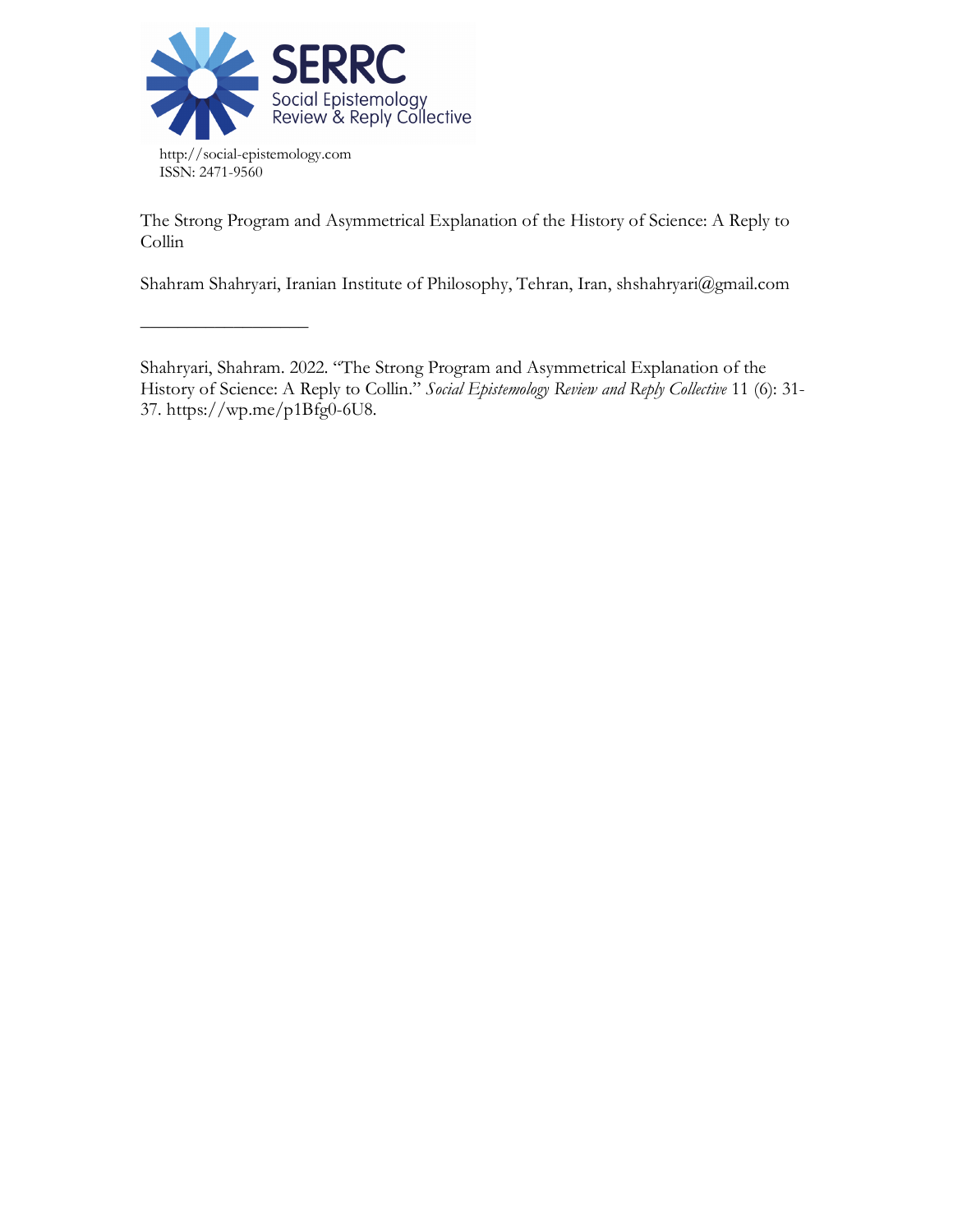

In the article "A Tension in the Strong Program: The Relation between the Rational and the Social," I stated that David Bloor, citing the principle of symmetry, expresses that rational and irrational beliefs must be explained in the same way, that is, by causes of the same kind. On this wise, he rejects the methodology of traditional philosophers and historians of science as asymmetrical; since they explain evidence-based beliefs with epistemic reasons and unreasonable beliefs—e.g. beliefs based on indoctrination, propaganda, ideology, and superstition—citing social factors. On the other hand, Bloor argues that the rational is made entirely of the social and, therefore, is itself a kind of social factor. But by admitting this maximum conception of social constructivism, Bloor can no longer consider the rational and the social as two separate identities and accuse the traditional view of asymmetry. However, Professor Finn Collin says that Bloor's critique of the traditional model never commits him to the duality of the rational and the social.

# **What is at Stake?**

The Strong Program in the sociology of scientific knowledge, as Bloor initiates it, is 'symmetrical in its style of explanation. The same types of cause would explain, say, true and false beliefs' (Bloor 1991, 7). This means that Bloor does not admit the common way of science historians; since they take an evaluative perspective based on modern science. They explain beliefs that are considered true or have convincing evidence differently from beliefs that are false or unreasonable and accepted due to merely professional interests or social instincts. Bloor calls this method of the historiography of science "the teleological model" and finds it indefensible; since it violates the symmetry principle which is 'taken for granted in other scientific disciplines'. In contrast, he proposes new historiography based on the symmetry tenet (13).

In terms of the three divisions of beliefs—true/false, rational/irrational, and successful/unsuccessful—Larry Laudan considers the symmetry principle to consist of three types of symmetry, respectively: epistemic symmetry, rational symmetry, and pragmatic symmetry. In his view, since the truth of scientific theories can never be proved, only epistemic symmetry can be defended; while the other two symmetries were rejected. However, he declares that rational symmetry would be defensible if Bloor articulated a sociological model for reasons (Laudan 1981, 184-196). In later years, Bloor proposed such a model, illustrating that the relation of evidence to beliefs is not an autonomous connection that exists independently of humans; rather, it is a relation established by human societies in terms of their interests. Bloor, therefore, claimed that reasons, whether empirical evidence or logical implications, are entirely made up of social factors.

But this path, although it seems very reasonable, has a hidden conflict. Bloor's two allegations are inconsistent:

1) Explaining rational beliefs by epistemic reasons while explaining irrational beliefs by social causes is asymmetrical, i.e. based on typically different causes.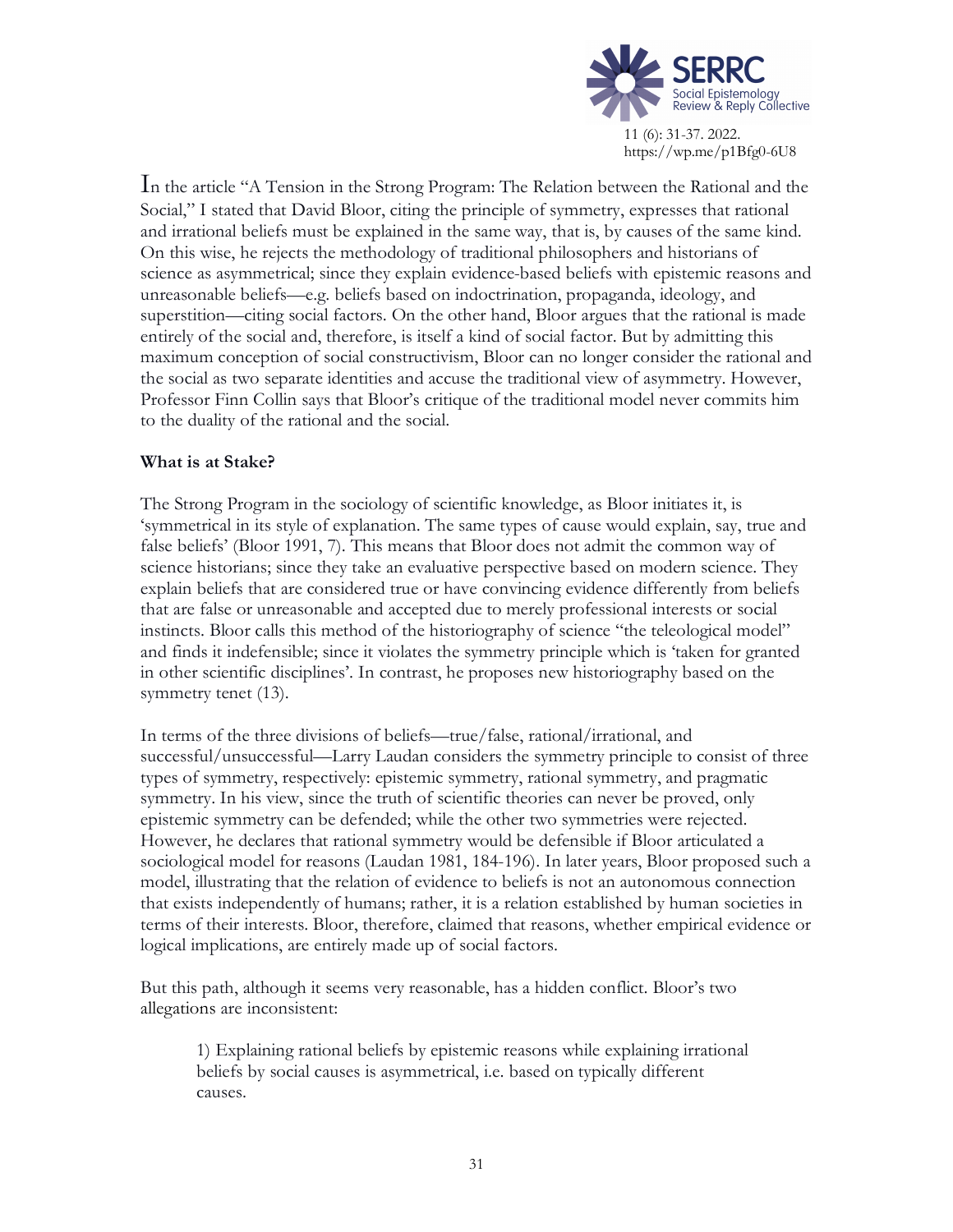But at the same time,

2) Epistemic reasons are nothing but social factors and, therefore, are of the same type.

The conflict is that on the one hand he sees epistemic reasons as opposed to social factors, and consequently of a different kind, and on the other hand he classifies these two as of the same type.

Nevertheless, believing that there is no conflict here, Collin has accused me of misreading the Strong Program. He understands Bloor's protest against his opponents in a way that does not commit him to rational-social duality. Collin suggests a new interpretation of this objection, according to which Bloor did not claim that the explanation of rational beliefs by reasons and irrational beliefs by social factors is asymmetrical. For Collin, Bloor's criticism of traditional historians is that: a) they mistakenly thought that rational and social are two different kinds of explanations; and b) they also mistakenly assume that they can provide a rational explanation for significant episodes in the history of science and leave sociological explanations to anomalies. Therefore, he profoundly disagrees with the conclusion I drew in the article that 'Bloor's criticism is not why they regard rational and social explanations as two different kinds; rather, it is why, by their assumptions, they use *two different types* of cause, i.e., rational type and social type, to explain scientific theories' (Shahryari 2022, 196).

In addition, Collin rightly argues that Bloor's use of the word "rational explanation" does not commit him to two kinds of explanation.<sup>1</sup>

## **The Duality of Rational Explanation and Social Explanation**

The controversy between Collin's interpretation and mine, then, is whether, when criticizing his opponents, Bloor himself comprehends rational explanation and sociological explanation in opposition to each other, or he attributes this duality only to them and is not committed to it. In other words, we must see whether Bloor's criticism of his opponents is why they offer an indefensible asymmetrical explanation of the history of science, or, instead, he complains about why they have mistakenly considered rational and social explanations as opposed to each other and therefore asymmetrical.

I think the evidence in favor of my interpretation is so great that it is difficult to have another interpretation of this objection. Considering Bloor's objections to the proponents of the teleological model, we can clearly see that Bloor accuses them of a verily discriminatory

 <sup>1</sup> Much of Collin's note is devoted to comparing Wittgenstein's and Bloor's views on rule-following and the distinction between the two. Collin believes that for Wittgenstein, the rule-following argument is supposed to give normative social determination to social action. Bloor, on the other hand, has Wittgenstein as saying that his argument causally determines social agents' practice. Thus, Collin continues, Bloor must either demonstrate how he came to this conclusion from Wittgenstein's argument, or it must be said that he has confused the two. This argument, if I understand correctly, is the same point that Collin made in his book (Collin 2014, 66-80). This, although interesting, has nothing to do with my argument in the article, and I cannot go into it here.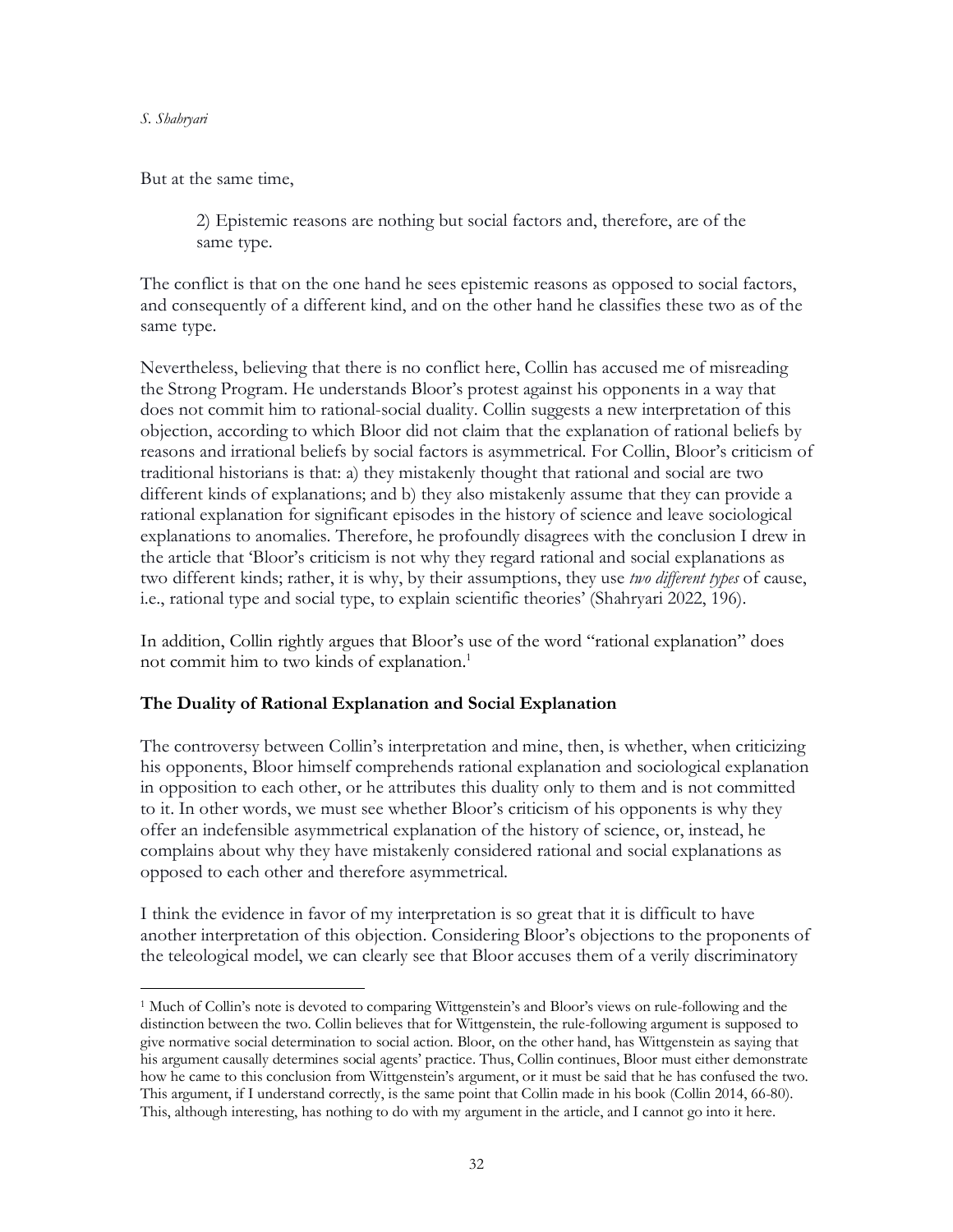

https://wp.me/p1Bfg0-6U8

view of the history of science based on their preconceptions; not of failing to realize the rational and the social unity. See for example, when he complains that 'If explanation is allowed to hinge on prior evaluations, then the causal processes that are thought to operate in the world will come to reflect the pattern of these evaluations (1991, 13).' Similarly, if Bloor had merely criticized the ontology behind the teleological model, rather than rejecting its value-based explanation, he would no longer have accused the model of betraying science by saying that it imposed the prejudices of scientists on reality; while in contrast, 'the strong programme possesses a certain kind of moral neutrality' (13).

These quotations make it clear that Bloor's critique is not of the ontology of the teleological explanation of science, but of their discriminatory and prejudiced nature. I firmly hold that these leave no room for Collin's interpretation. But there is more evidence. A similar critique can be found in Barry Barnes' *Scientific Knowledge and Sociological Theory*. Barnes is talking about "common sense theories of the incidence of beliefs" according to it, many thinkers divide beliefs about nature into two true and false categories, treating the first category as unproblematic, explaining it with rationality and philosophy, but considering the second as a result of bias and deviation and explaining it with psychology and sociology (Barnes 1974, 2- 3). Barnes states that *it is not possible* in sociology either 'to treat "truth", or "naturally reasonable inductions", as unproblematic baselines for explanations, and all other beliefs about nature as distortions in need of causal explanation' (11). Barnes, then, is sharply critical of this dualistic view of the explanation of beliefs, not objecting to why these thinkers thought that philosophical and sociological explanations are of two kinds.

Following Bloor's lead, Martin Kusch aims to establish the sociology of philosophical knowledge. He treats the methodological symmetry considered by Bloor to mean that 'the acceptance of beliefs, theories or points of view should never be explained in terms of what it is rational, true or progressive to believe. Instead, the sociologist of scientific or philosophical knowledge must seek social explanations both for views that, as *we* see it, are rational, true and progressive, and for those that are not' (Kusch 1995, 23). Therefore, Kusch also underscores that reliance on rational considerations to explain beliefs is a transgression of the symmetry tenet.

Other commentators on the Strong Program have understood the principle of symmetry and Bloor's criticism of the teleological modal as my interpretation, not Collin's. These include the long list,<sup>2</sup> including Larry Laudan (1981, 187-8), Martin Hollis (1982, 75-8), Newton-Smith (1981 253-7), John Worral (1990, 316-7), Paul Boghossian (2006, 113 and 117-8) and most interesting of all, Collin himself (2011, 31).<sup>3</sup> All of them have taken Bloor's criticism in such a way that evaluation should not be effective in the way of explanation and have argued

<sup>&</sup>lt;sup>2</sup> The list I have given here contains only commentators who have dealt with rational symmetry, not epistemic or pragmatic symmetry. But critics of these two principles have also argued against the Strong Program's symmetrical explanations, stating that evaluating beliefs in terms of their truth or success can affect how they are explained (See Newton-Smith 1981, 252; Anthony Flew 1982: 367; Bruno Latour 1999, 117-118; and Tim Lewens 2005: 572, among others).

<sup>&</sup>lt;sup>3</sup> To be fair, I should say that Collin's statement is ambiguous between epistemic symmetry and rational symmetry.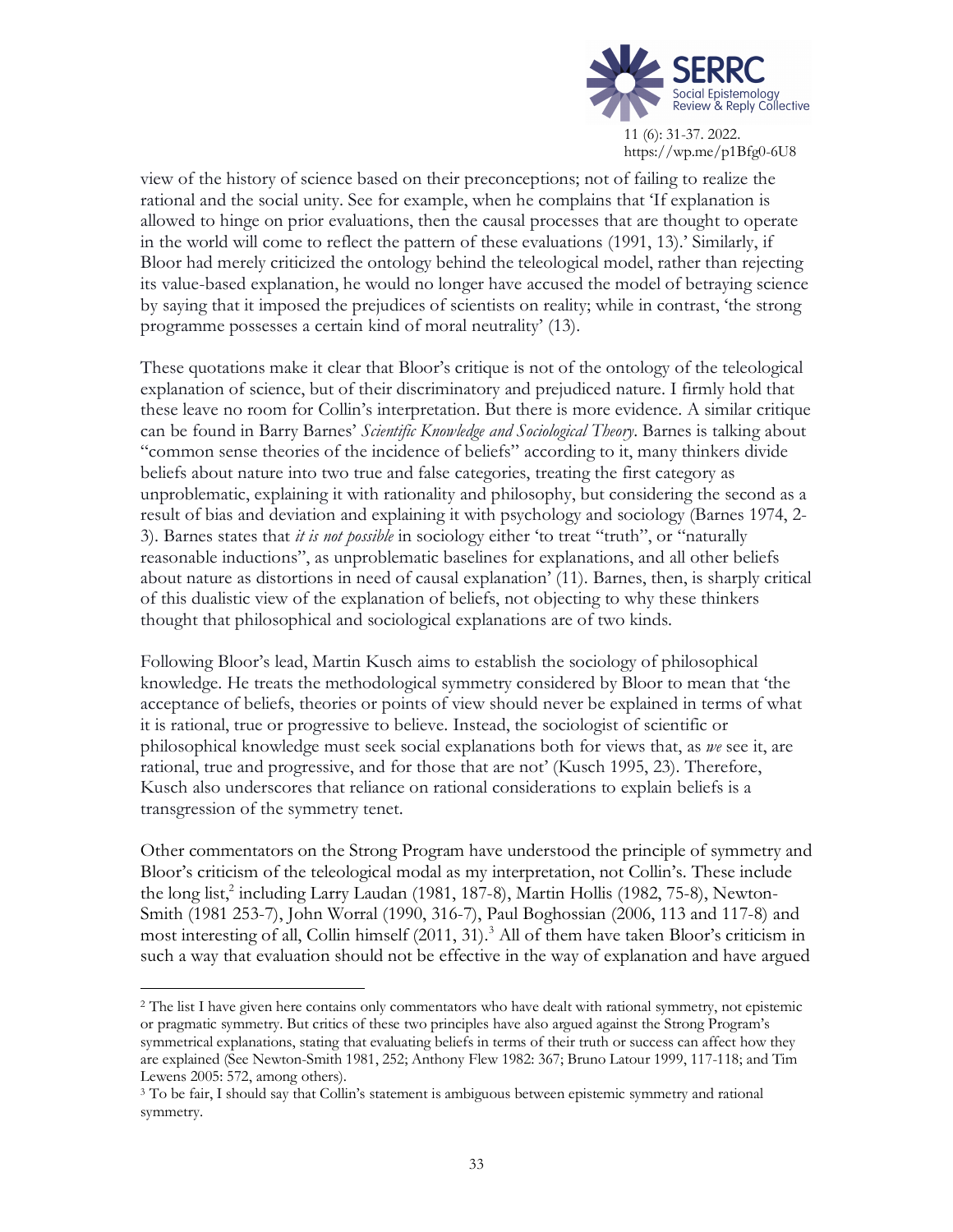#### *S. Shahryari*

against this very idea. None of them intended to defend the duality of rational and sociological explanations in the face of Bloor's criticism.

Intriguingly, Bloor responded to some of his early critics, who sought to defend the teleological model. In these responses, he did not accuse them of misunderstanding his criticisms of the teleological model, nor did he say that he merely rejected the contrast between rational explanation and sociological explanation. Rather, by emphasizing the presence of social factors in all science, Bloor states that causal and sociological explanations must be sought. See, for example, Bloor's response to Laudan (Bloor 1981), or to Newton-Smith and Worral (Bloor 1991, 177-9).

Moreover, conforming to Collin's commentary, the teleological model too, offers symmetrical explanations; since explanations in terms of social causes and epistemic reasons offer the same type of explanation. Thus, another piece of evidence against Collin's account includes Bloor's words in which he explicitly denies this claim and calls the traditional method asymmetrical. 'The teleological model,' he says, 'violates the requirements of symmetry and impartiality' (1991, 12). Here, too, Bloor explicitly accuses proponents of the teleological model of presenting an asymmetrical explanation: 'Reject that model and all its associated distinctions, evaluations and asymmetries go with it' (12). And he says most explicitly that the teleological model 'represents an extreme form of asymmetry and so stands as the most radical alternative to the strong programme with its insistence on symmetrical styles of explanation' (13).

These indicate that Bloor himself regards the teleological model as asymmetrical, consisting of heterogeneous types of explanations. His complaint, therefore, is not why proponents of this model mistakenly assume that their model is asymmetrical. Nor is it a question of Bloor committing himself to two kinds of explanation simply since he uses the term "rational explanation." I think the sum of this evidence leaves no room for doubt that Collin stands against the orthodox interpretation of the Strong Program.

There are still more problems lurking in Collin's interpretation. Bloor launches the symmetry tenet as a methodological principle in explaining science. Therefore, one of the goals of the Strong Program is to contribute a symmetrical explanation of the history of science. In *The Enigma of the Aerofoil*, for example, Bloor attempts to provide a symmetrical picture of the history of the aircraft wing and hopes that 'seeing the symmetry principle in operation will help convey its meaning more effectively than merely trying to capture it in verbal formulas or justify it by abstract argument' (2011, 6). In describing this method, Bloor says that 'explanation of the German behavior is thus of the same kind as my explanation of the British. The same variables are involved, but the variables have different values' (6).

But, according to Collin, there is no fundamental distinction between the symmetrical work of sociologists of scientific knowledge and the work of traditional historians of science. Since, in his eyes, rational explanation and sociological explanation are one and the same; they both offer symmetrical explanations of science. Put another way, according to Collin, the Strong Program's only problem is with historians' misconceptions that rational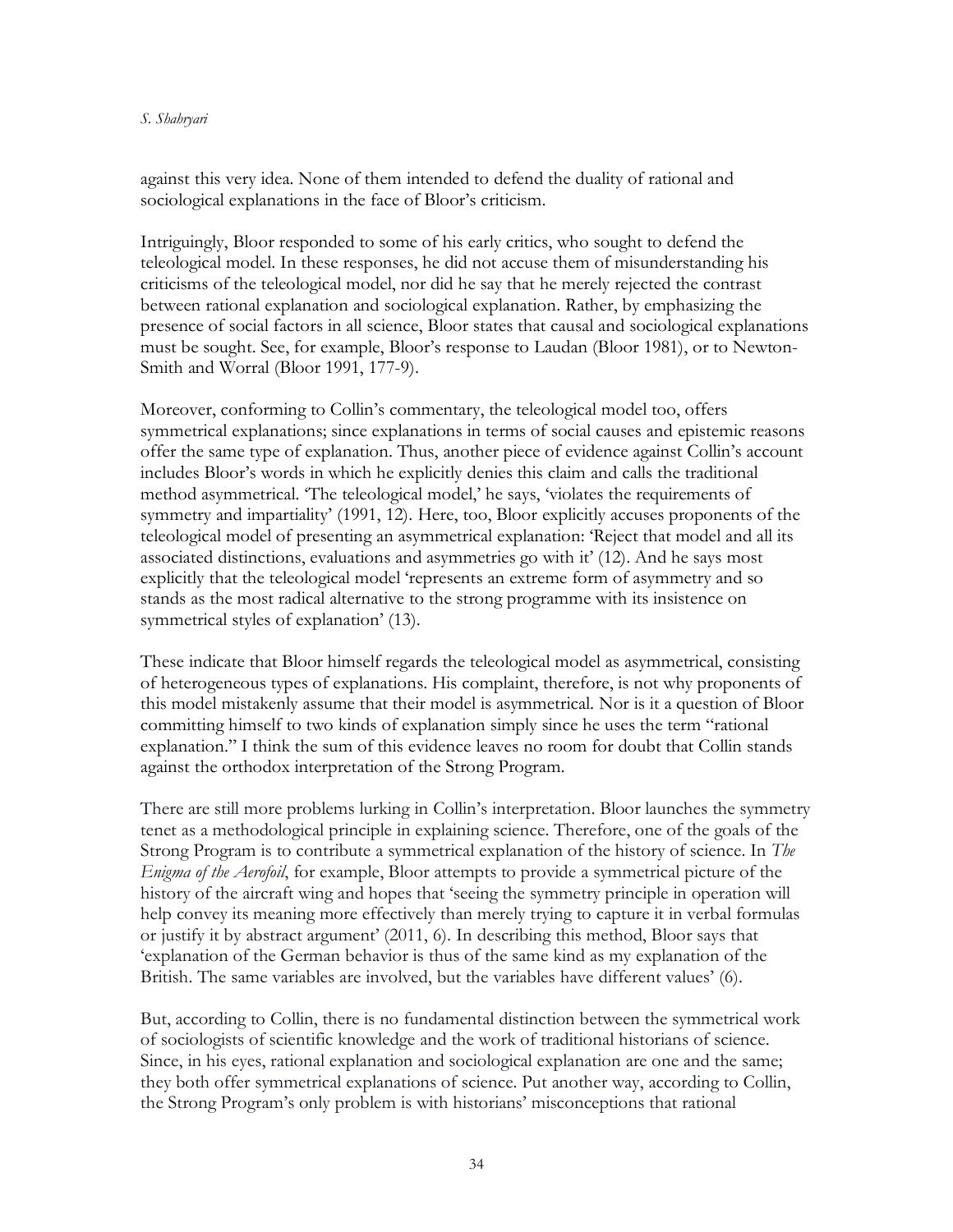

explanation and sociological explanation are of two different kinds; but what they have presented as the history of science is really symmetrical. This is what I have mentioned as one of the negative consequences of uniting the rational and the social (Shahryari 2022, 199); while Collin accepts it wholeheartedly.

Thus, relying on Collin's picture, no change in the historiography of science is required, and the Strong Program has never pursued this goal. This program, as Collin relates the story, had only philosophical and theoretical ideas about social construction of epistemic reasons, not methodological guidelines for symmetrical historiography of science. Collin presents his interpretation of the symmetry principle as its correct understanding. He very rarely refers to the Strong Program's texts; nevertheless, the textual evidence I presented earlier refutes his reading. Even if we consider his claim not as the Strong Program's interpretation but as a correction in it, the result is still not promising. For, as I have just shown, this proposal addresses the tension at a very high cost—that is unlikely to be covered by the Strong Program's proponents.

# **Epilogue**

The social constructivism of rationality, if limited to the sense that social factors play a central role in the formation of all reasons, can justify the principle of rational symmetry. Since it demonstrates that in explaining all rational beliefs social factors have a significant role, as well as beliefs influenced by indoctrination and propaganda and … (to wit, irrationally held beliefs). But if it goes beyond that, realized in the extreme sense that reason is nothing but social factors (Bloor 1984, 297) and, therefore, rational and social are essentially of the same kind (Bloor 2011, 406), it will conflict with the presuppositions on which the rational symmetry tenet is based—assuming the evidence I have gathered for my interpretation is convincing.

Note that my discussion pertains to the relationship between the construction of rationality and rational symmetry and does not imply anything about epistemic or pragmatic symmetry. Put differently, the principles of symmetry do not require each other, and this gives a new twist to the discussion. This, first, may make a case for Collin's interpretation; since it is conceivable, albeit improbably, that the asymmetry of the teleological model in Bloor's view simply means it transcends epistemic and pragmatic symmetry, not rational symmetry. In the same way, it can no longer be criticized that the unity of the rational and the social makes the symmetrical historiography of science something like classical historiography. Because these two styles of historiography are similar only in rational symmetry and not in other types of symmetry. Nevertheless, it should be borne in mind that textual evidence, like empirical evidence, cannot conclusively determine the truth or falsity of a theory—i.e. the author's idea. Therefore, here too we must go to the explanatory virtues and recognize which interpretation best explains the textual evidence. Accordingly, I think the quotes I provided, along with the other evidence cited, broadly support my interpretation and challenge Collin's exegesis.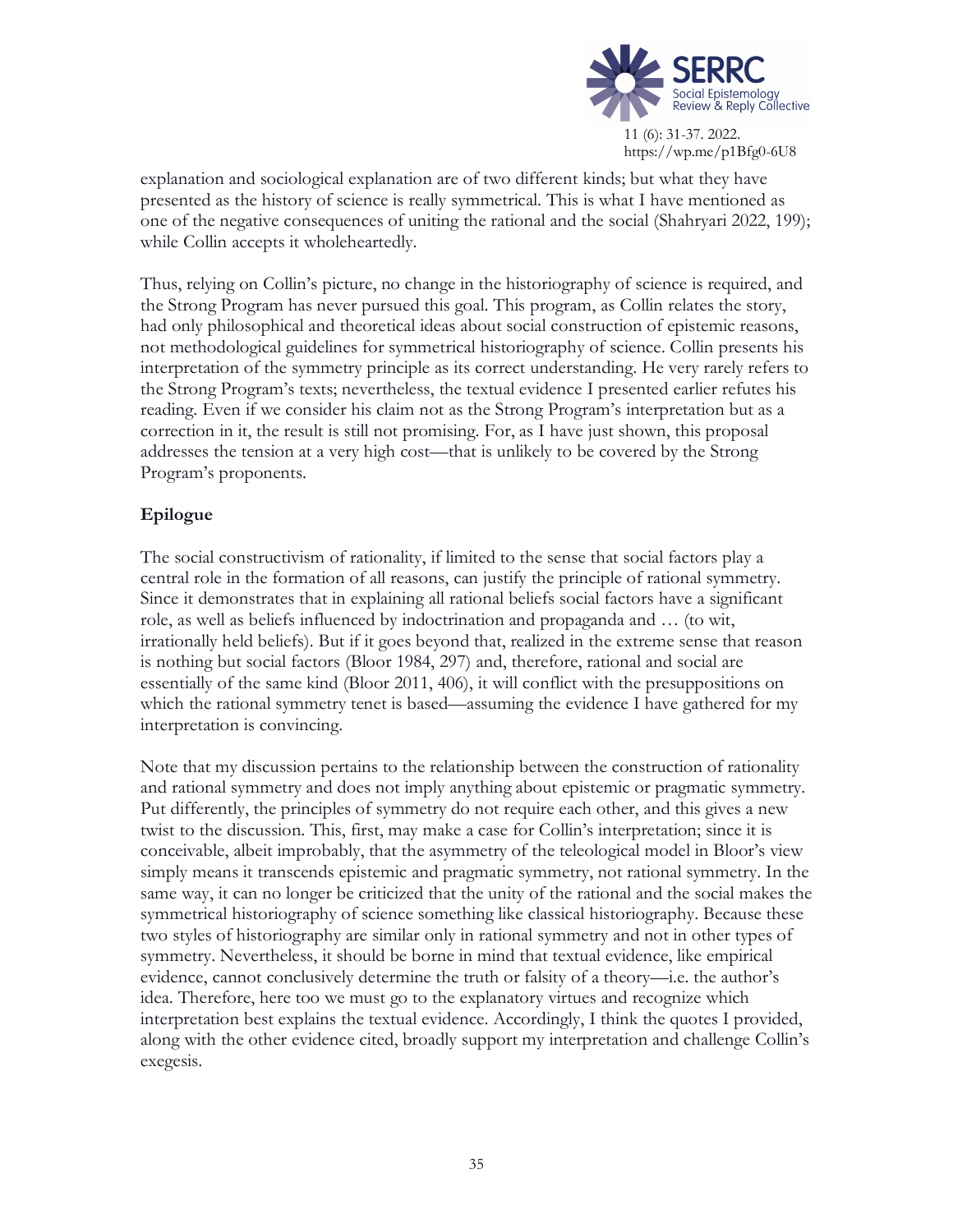#### *S. Shahryari*

Further, relevant to the first point, the distinction between different principles of symmetry raises new and serious issues: Bloor argues that the truth and success of theories are as much a social construct as their rationality. We must appreciate whether these arguments are such as to justify epistemic and pragmatic symmetries; or, conversely, the tension I mentioned between rational symmetry and the social construction of rationality is true of epistemic symmetry and the social construction of truth, as well as pragmatic symmetry and the social construction of success. Answering this question requires further investigation; it should be noted, however, that by calling the teleological model "asymmetrical", Bloor has committed himself to two kinds of explanation and two kinds of cause. This has made it difficult for him to defend maximal social constructivism while retaining his criticism of the teleological model.

### **References**

- Barnes, Barry. 1974. *Scientific Knowledge and Sociological Theory.* London & Boston: Routledge and K. Paul.
- Bloor, David. 2011. *The Enigma of the Airfoil: Rival Theories in Aerodynamics, 1909–1930*. Chicago: The University of Chicago Press.
- Bloor, David. 1991. *Knowledge and Social Imagery*, 2nd ed. Chicago, IL: University of Chicago Press.
- Bloor, David. 1984. "The Sociology of Reasons: Or Why Epistemic Factors are Really Social Factors." In *Scientific Rationality: The Sociological Turn* edited by James Robert Brown, 295-324. The University of Western Ontario Series in Philosophy of Science 25.
- Bloor, David. 1981. "The Strengths of the Strong Programme." *Philosophy of the Social Sciences* 11 (2): 199-213.
- Boghossian, Paul A. 2006. *Fear of Knowledge: Against Relativism and Constructivism*. Oxford: Oxford University Press.
- Collin, Finn. 2022. "Shahryari on Bloor and the Strong Program." *Social Epistemology Review and Reply Collective* 11 (3): 70-76.
- Collin, Finn. 2011. *Science Studies as Naturalized Philosophy*. Dordrecht: Synthese Library.
- Hollis, Martin. 1982. "The Social Destruction of Reality." In *Rationality and Relativism* edited by Martin Hollis and Steven Lukes, 67-86. Cambridge, MA: MIT Press.
- Flew, Antony. 1982. "A Strong Programme for the Sociology of Belief." *Inquiry* 25 (3): 365- 378.
- Kusch, Martin. 1995. *Psychologism: A Case Study in the Sociology of Philosophical Knowledge*. London: Routledge.
- Latour, Bruno. 1999. "For David Bloor … and Beyond: A Reply to Bloor's 'Anti-Latour'." *Studies in History and Philosophy of Science* 30 (1): 113-129.
- Laudan, Larry. 1981. "The Pseudo-Science of Science." *Philosophy of the Social Sciences* 11 (2): 173-198
- Lewens, Tim. 2005. "Realism and the Strong Program." *The British Journal for the Philosophy of Science* 56 (3): 559–577.
- Newton-Smith, W. H. 1981. *The Rationality of Science.* London: Routledge and Kegan Paul.